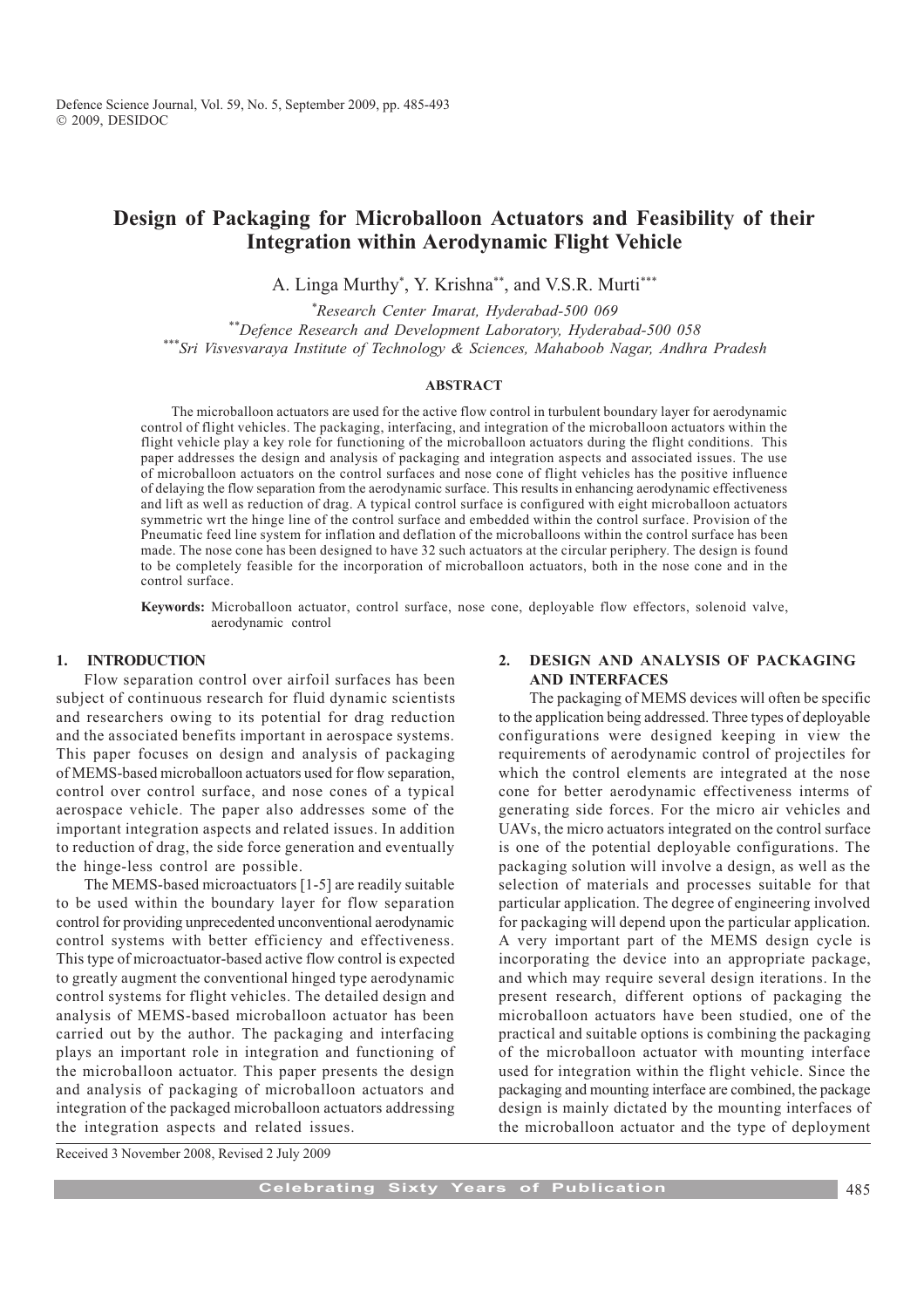configuration used for the active aerodynamic control of flight vehicles. Even though the packaging and interfacing feature is combined, it is referred to as the packaging only. Selection of the material of the packaging is one of the important steps in the design of the packaging. After detailed study, three types of materials, such as polycarbon, polyamide and polypropylene were selected for the main housing of the microballoon actuators. The important properties of the materials are given in the Table 1.

| Table 1. Important properties of polycarbon, polyamide and |  |  |
|------------------------------------------------------------|--|--|
| polypropylene as packaging material [7]                    |  |  |

| <b>Material properties</b>                                               |      |      | Polycarbon Polyamide Polypropylene |
|--------------------------------------------------------------------------|------|------|------------------------------------|
| Young's modulus (GPa)                                                    | 2.37 | 1.0  | 1.78                               |
| Poison's ratio $(\mu)$                                                   | 0.35 | 0.35 | 0.35                               |
| Yield strength (MPa)                                                     | 63.8 | 60   | 37.5                               |
| Density $(g/cc)$                                                         | 1.20 | 1.47 | 0.931                              |
| Coefficient of thermal<br>expansion (CTE) linear<br>$(\mu m/m^{\circ}C)$ | 65.2 | 32.4 | 115                                |
| Maximum service<br>temperature                                           | 125  | 268  | 82.6                               |

Depending upon the deployment configuration, the type of packaging has been emerged. The packagings designed for three deployment configuration are described in the following paragraphs.

## 2.1 Deployment Configuration of Microballoon Actuators Embedded in Control Surface

In the first deployment configuration, the microballoon actuators are required to be embedded within the control surface along with pneumatic pipes. The packaging is designed to meet these requirements. The pneumatic pressure is supplied to the microballoon actuators through this packaging. Since the control surface is tapered towards leading and trailing edges, two types of packages have been designed, one with smaller height and the other with bigger height





as shown in Fig. 1.

The microballoon actuator is glue bonded with help of room temperature vulcanised (RTV) adhesive compounds (RTV 560/566/577) of aerospace grade. These compounds can be cured at room temperature on to the packagings (smaller height and bigger height) before embedding them in the control surfaces, as shown in Figs 2 and 3.



Figure 2. Microballoon actuator with smaller height packaging.



Figure 3. Microballoon actuator with bigger height packaging.

The finite element analysis of these packagings are carried out in ANSYS environment to determine the stresses induced and deflections taking place under the maximum operating pressure of 60,000 Pa.

Figure 4 shows stress plot and Figs 5 (a) to 5 (c) shows deformation plots of smaller height packaging respectively. Figure 6 shows stress plot and Figs 7 (a) to 7(c) shows deformation plots for bigger height package.

Following observations have been made from the above analysis.

 The stress induced was found to be about 2.29 MPa, and 1.16 MPa for smaller and bigger height packagings, respectively. The factor of safety was found to be greater than 10 for both the packagings.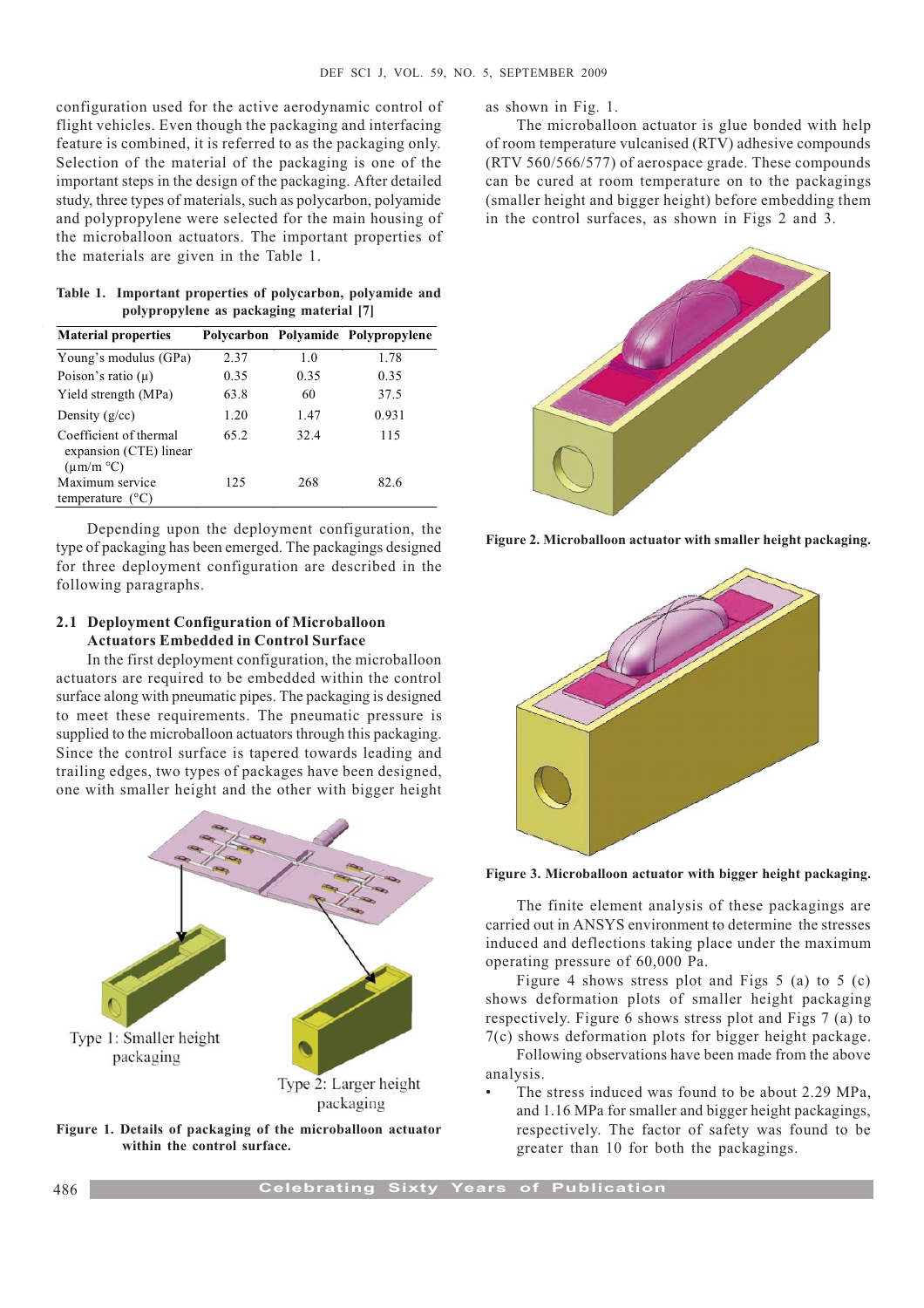

Figure 4. Stress plot of smaller height (polycarbon, polyamide and polypropylene).

- In the case of smaller height packagings, the maximum deformations of about 1.46 µm, 1.95 µm, and 3.46 µm were observed in polycarbon, polyamide, and polypropylene materials, respectively.
- In the case of bigger height packaging, the maximum deformations of about 1.38 µm, 1.84 µm and 3.27 µm were observed in polycarbon, polypropylene and polyamide materials, respectively.

## 2.2 Deployment Configuration for Microballoon Actuator in the Nose Cone

In this deployment configuration, the microballoon actuators along with the packaging, on which it is glue bonded, are mounted inside the nose cone. In this case, the packagings are designed to facilitate the mounting of 32 numbers of microballoon actuators inside the nose cone, such that the top surface of the microballoon actuators just flushes with that of the nose cone (in the deflated condition) within the allowable mis-match value (not greater than 5 µm) from aerodynamic point of view. The microballoon actuators are glue bonded on to the packaging with RTV 560/566/577 adhesive compounds of aerospace grade bonding agents before integration in the nose cone. The details of the packaging with microballoon actuator and mounting features are shown in Fig. 8.

The finite element analysis of this packaging was carried out in ANSYS environment to determine the stresses induced and deflections taking place under the maximum operating pressure of 60,000 Pa. Figure 9 shows stress plot and Figs 10 (a) to 10 (c) show deformation plots of the packaging for the three selected materials.

The following observations have been made from the above analysis.

- The stress induced was found to be about 1.13 MPa and the factor of safety was found to be  $> 10$ .
- The maximum deformation of about  $2.25 \mu m$ ,  $3.0 \mu m$ , and 5.34 µm were observed in polycarbon, polypropylene and polyamide, respectively.











(c)

Figure 5. Deformation plots of smaller height packaging: (a) polycarbon, (b) polyamide, and (c) polypropylene.

Celebrating Sixty Years of Publication **187**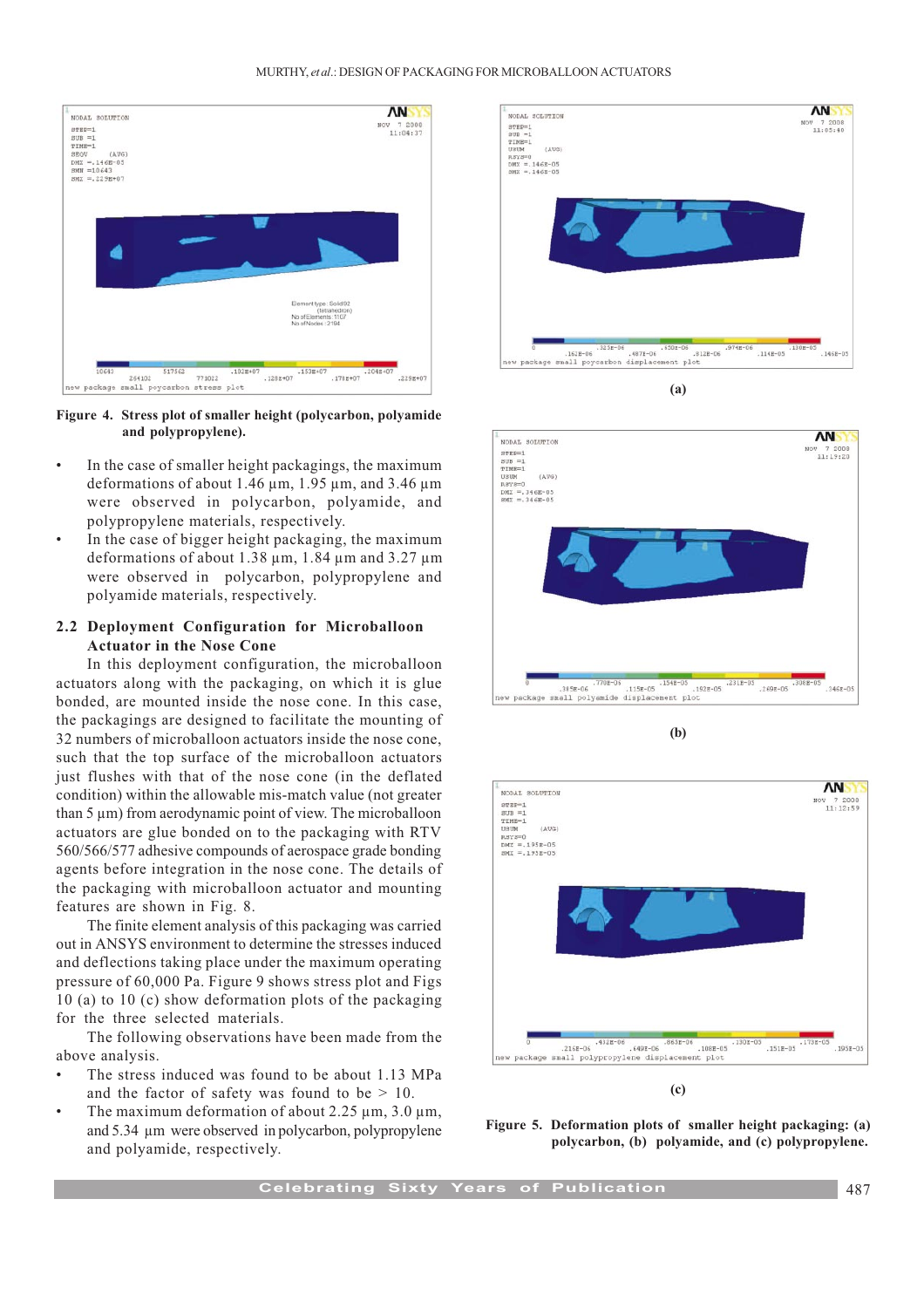

Figure 6. Stress plot of larger height (polycarbon, polyamide, and polypropylene).

## 2.3 Deployment Configuration of Deployable Flow Effectors in the Nose Cone

In the third configuration, rectangular type deployable flow effectors (DFEs) were used for active aerodynamic flow control of flight vehicles. In this configuration, the DFEs were in the air stream instead of microballoons, and these DFEs are driven by the microballoon actuators. The microballoon actuators along with the packaging on which these were glue bonded were mounted inside the nose cone. The DFEs rest on the microballoon actuator and were retained in the neutral position with the help of restraining springs during non-operation period, as shown in Fig. 11. In this configuration, total 32 numbers of DFEs are integrated in a circular array in the nose cone. In this case, the packaging is designed to facilitate the mounting of the microballoon actuators inside the nose cone, such that the top surface of the DFEs matches with that of the nose cone within the allowable mis-match value (not greater than 5  $\mu$ m) from aerodynamic point of view. If higher is the mis-match higher will be the drag lesser will be the manoeuverability and vice-versa. In this configuration, the bottom faces of the DFEs rest on the microballoon actuators and top portion of DFEs enters into the rectangular slots made in the nose cone.

A guiding feature has been provided in the packaging to guide the DFEs. Finite element analysis of the packaging was carried out in ANSYS environment. Figure 12 shows stress plot and Figs 13 (a) to 13 (e) deformation and Stress plots for the selected materials for packaging and DFE.

Following observations have been made from the above analysis.

- The stress induced was found to be about 1.56 MPa and the factor of safety was found to be  $> 10$ .
- The maximum deformations of about 4.76 µm, 11.3 µm and 6.34 µm were observed in polycarbon, polyamide and polypropylene, respectively.
- In the case of DFEs, the stress induced is found to be about 0.14 MPa and deformation of  $\leq 1$  µm is observed for the selected materials.



(a)



(b)



(c)

Figure 7. Deformation plots of bigger height packaging: (a) polycarbon, (b) polyamide, (c) polypropylene.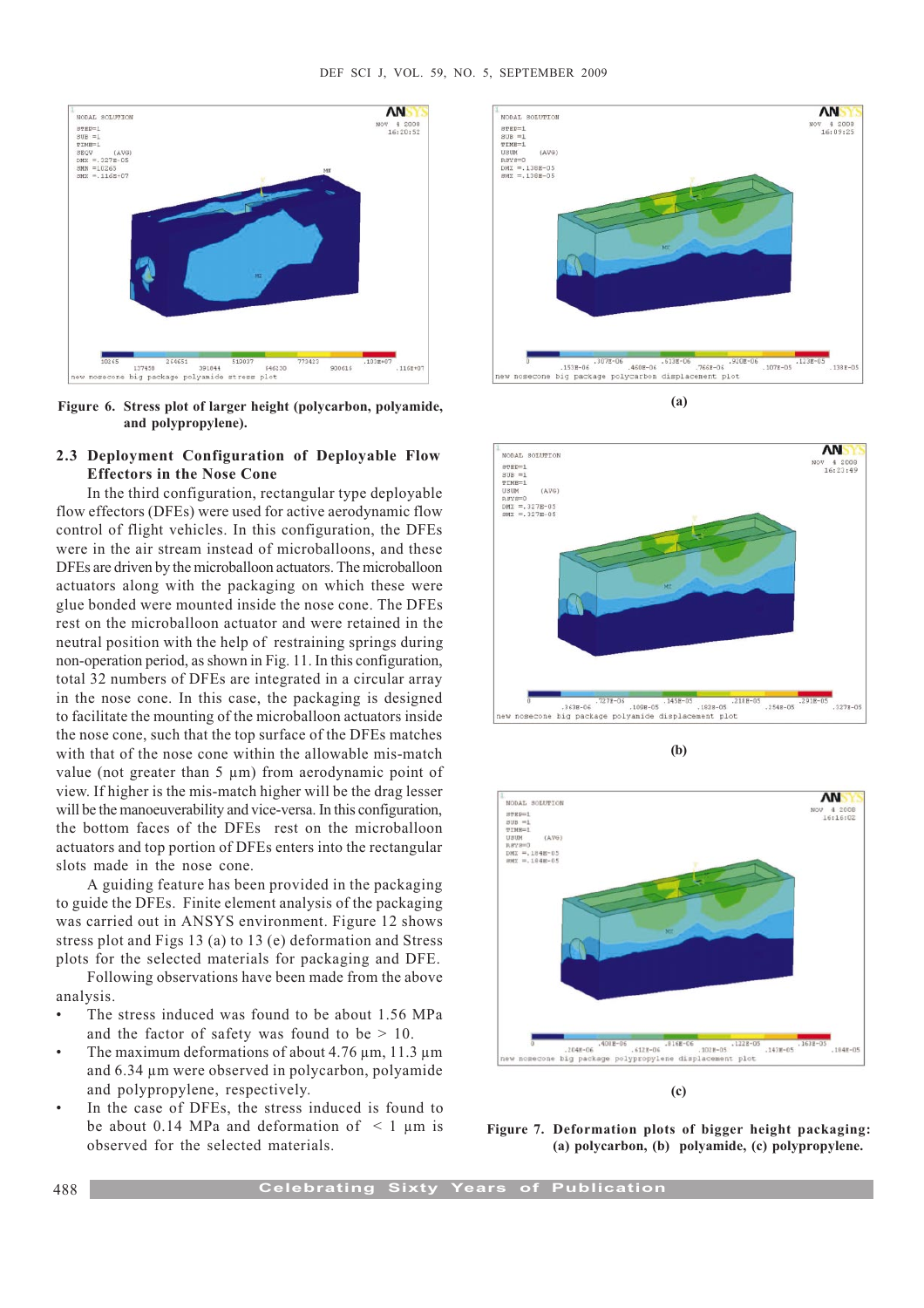

Figure 8. Microballoon actuator glue bonded on to the packaging with mounting features.



Figure 9. Stress plot of packaging.

# 2.4 Spring Design for DFEs Deployment Configuration

The maximum pressure applied is equal to 60 KPa. The stress induced in the springs is equal to  $(60 \text{ Sec } \theta/2)$ , where  $\theta$  is the angle made by the axis of the spring with the direction of the pressure. The stress induced in the springs for  $\theta = 60^{\circ}$  is 60 KPa. The maximum deflection is 3 mm (3000  $\mu$ m). The force acting  $F = p \times A$ ; where  $A$  (= 6 x 2 mm<sup>2</sup>) is the pressure effective area.  $F = 0.72$ N (or 720 mN) for typical configuration. Spring index (generally between 3-12) is used in the design, the spring index is chosen to be about 4 for this typical design case. The stress induced will be usually greater than 40 per cent of the tensile strength. Stress in spring is found to be very less, the metallic springs are not suitable and hence plastic springs have been explored. The plastic springs made of polycarbonate have been designed to



(a)



(b)



(c)

Figure 10. Deformation plots of packing for three materials: (a) polycarbon, (b) polyamide, (c) polypropylene.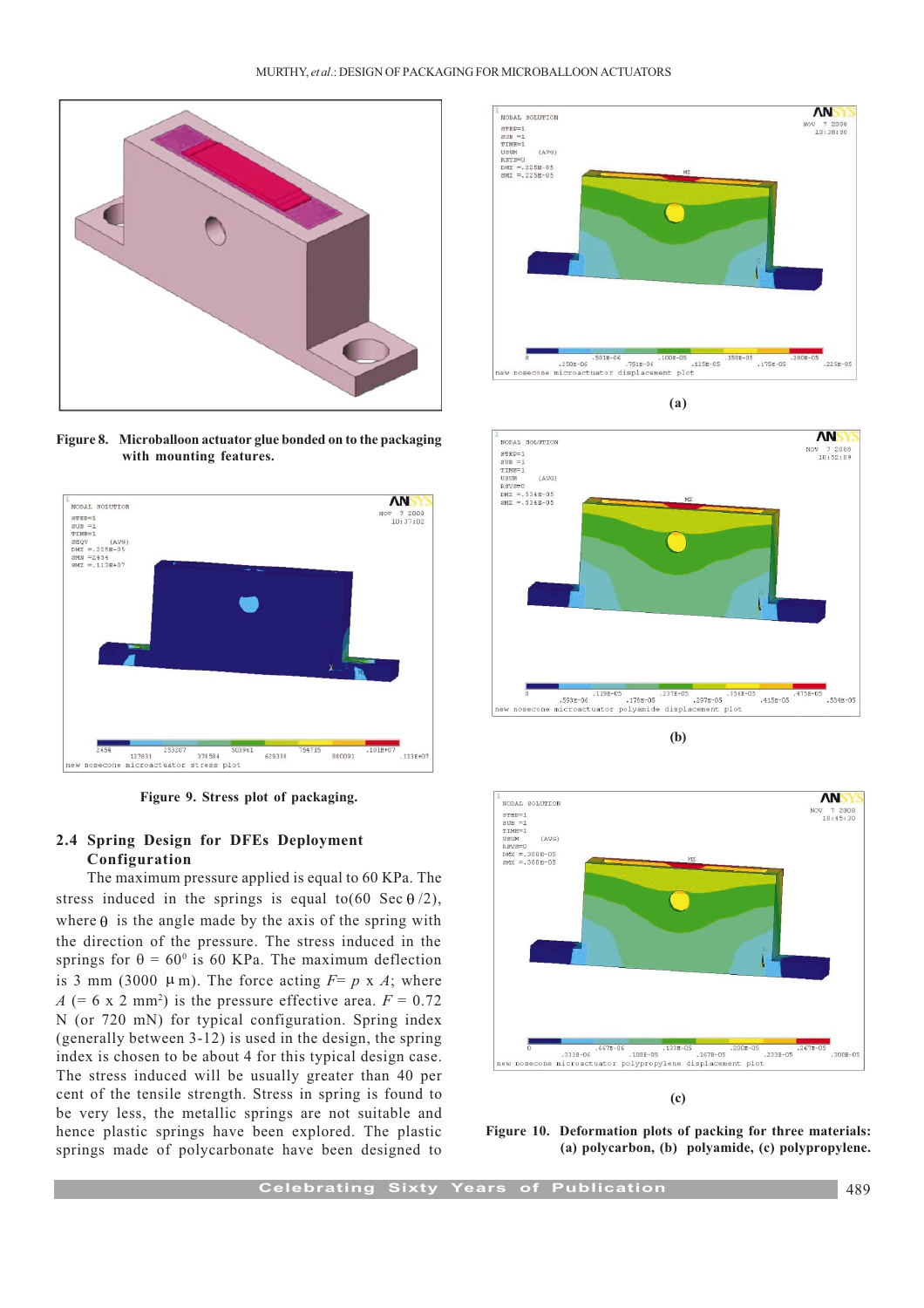

Figure 11. DFE resting on microballoon actuator at neutral position.

![](_page_5_Figure_3.jpeg)

Figure 12. Stress plot of packaging for DFEs.

meet the deflection and load requirements. The details of the polycarbonate spring designed for a typical configuration are:

- Wire diameter is 430  $\mu$ m,
- Coil diameter is 1.72 mm, and
- Number of turns is 8.

#### 3. INTEGRATION STUDIES

Integration studies of the microballoon actuator and the pneumatic system for three deployment configurations such as microballoon actuators embedded in control surfaces, integration of microballoon actuators within nose cone, and DFEs in the nose cone. In the first deployment configuration, the integration of microballoon actuators within the control surface and

![](_page_5_Figure_11.jpeg)

(a) Deformation plot (polycarbon)

![](_page_5_Figure_13.jpeg)

(b) Deformation plot (polyamide)

![](_page_5_Figure_15.jpeg)

(c) Deformation plot (polypropylene)

Figure 13. Deformation and stress plots of packaging for DFE deployment configuration in nose cone. Deformation plot: (a) polycarbon, (b) polyamide, and (c) polypropylene.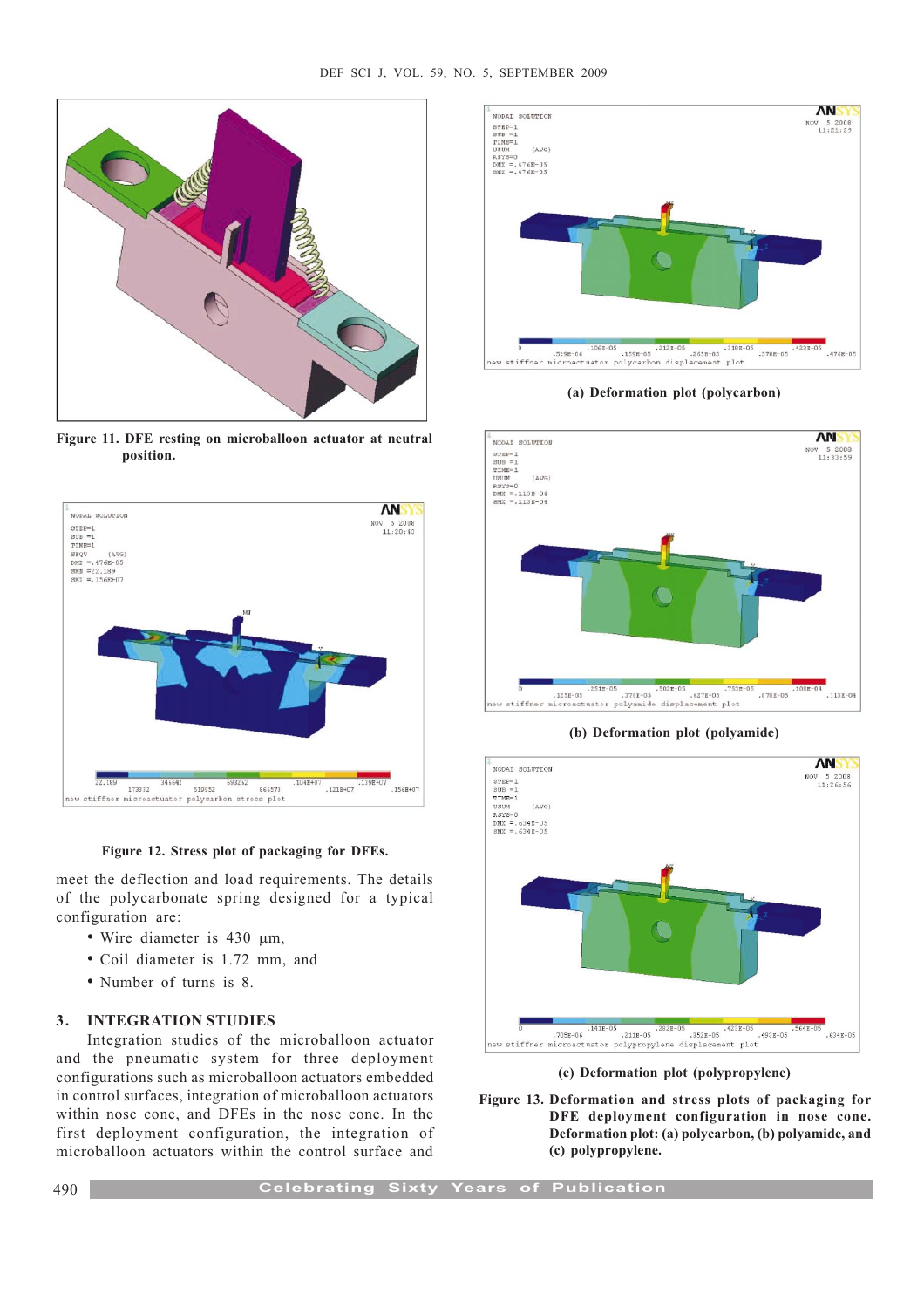![](_page_6_Figure_1.jpeg)

(d) Stress plot of DFE (aluminum)

![](_page_6_Figure_3.jpeg)

(e) Deformation of DFE plot (aluminum).

#### Figure 13. Deformation and stress plots of packaging for DFE deployment configuration in nose cone. (d) Stress plot of DFE (aluminum), and (e) Deformation of DFE plot (aluminum).

the pneumatic system within the flight vehicle close to the control surface is carried out. The second deployment configuration houses the microballoon actuators and the associated pneumatic system in the nose cone and in the third deployment configuration the microballoon actuators drive the rectangular type deployable flow effectors (DFEs) integrated in circular array of the nose cone and the pneumatic system is housed in the nose cone of the flight vehicle. Under these integration studies, various options such as, using individual pneumatic components, modular pneumatic systems, etc, were studied. The modular system (all the pneumatic system components are assembled in the common housing along with interconnecting pneumatic passages) is selected from the minimum space and volume considerations and this meets the performance requirements of the flight vehicle. However, the utility and performance of the designs of the packagings of all the three deployment configurations have to be evaluated in wind tunnel tests.

## 3.1 Embedding of Microballoon Actuators within the Control Surface

The integration of the microballoon actuator within the control surface is very critical as compared to the integration in the nose cone. On each control surface, 16 numbers of microballoon actuators are used. The configuration is arrived at based on CFD studies. The packaged microballoon actuator is embedded in the control surface along with pneumatic tubes/pipes, as shown in Fig. 14. The pneumatic passage (flow port) is made in the control surface shaft connecting the pneumatic system of the microballoon actuators and the manifold, as shown in Fig. 15.

The integration studies carried out indicate that it was feasible to embed the microballoon actuators within the control surface, however it is a practical challenge to integrate the pneumatic pipes/tubes on the movable control surface and it has been addressed in the present research, from the consideration of scalability and flight dynamics.

![](_page_6_Picture_10.jpeg)

Figure 14. Embedded microballoon actuators with pneumatic tubes/pipes.

![](_page_6_Figure_12.jpeg)

Figure 15. Details of pneumatic system and manifold.

# 3.2 Integration of Microballoon Actuators within the Nose Cone

In this configuration, 32 microballoon actuators were integrated on rear portion of the nose cone and 16 actuators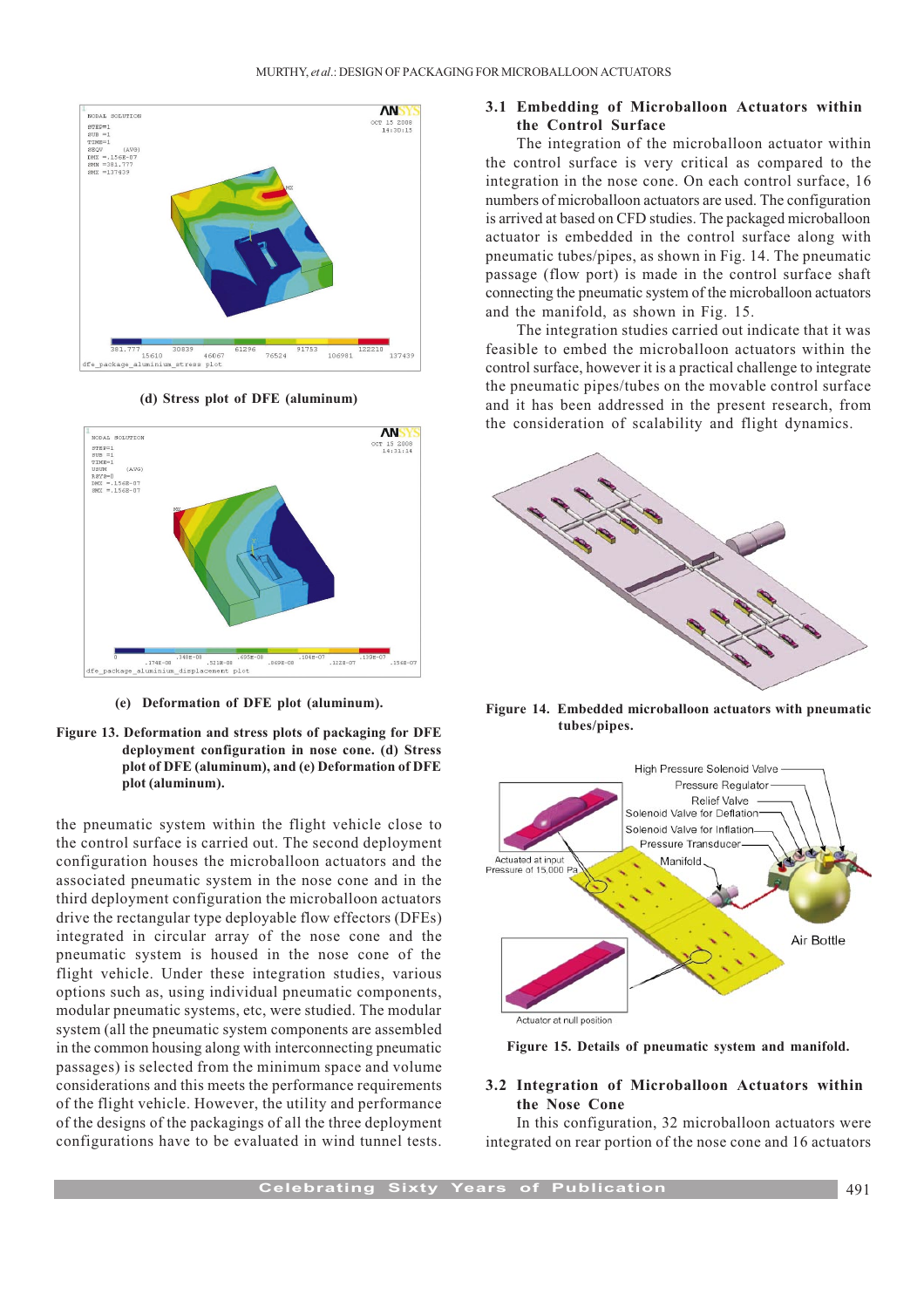could be controlled at a time. The criticality in the integration within a nose cone is to match the geometric profile of the nose cone with that of the microballoon actuator; however certain amount of mis-match  $(< 5 \mu m)$  always exists between them which may not be affecting the performance significantly. The integration and interconnecting of actuators and sensors is designed such that the entire pneumatic system can be fitted inside the nose cone. This would be a typical design challenge in practical situations. The configuration of the microballoon actuators along with the pneumatic system integrated within the nose cone is shown in Fig. 16.

The above integration studies indicate that the feasibility of integration of microballoon actuator within the nose cone exists. The feature of combining mounting and packaging of microballoon actuators eases the integration process.

![](_page_7_Figure_3.jpeg)

#### Figure 16. Microballoon actuator along with pneumatic system integrated in the nose cone.

# 3.3 Integration of Microballoon Actuators alongwith DFEs in Nose Cone

This section is focused on describing the details of the integration of microballoon actuators along with DFEs in the nose cone of the flight vehicle or a projectile. Rectangular slots were made in the nose cone in the plane of actuators to facilitate and move DFEs in these slots beyond the outer surface of the nose cone in the air stream for aerodynamic flow control.

There were 32 DFEs in a circular plane on the nose cone; each DFE was driven by the microballoon actuator mounted inside the nose cone. When the microballoon actuator is at rest, the top surfaces of the DFEs match with outer surface of the nose cone and bottom surface is resting on the diaphragm of the microballoon actuator. As soon as the microballoon actuator was actuated, the silicon rubber diaphragm of the actuator deflected which drive the DFEs which projects into the air stream, thereby creating asymmetry on the aerodynamic body, resulting in control of flow separation. One of the important design challenges would be to retract the DFEs to their normal position. For this purpose, two small springs were used. The challenges of integration and interconnecting the actuators and the pneumatic systems components were met by designing the entire pneumatic system, such that it could be fitted inside the nose cone. The microballoon actuation system with DFEs integrated within the nose cone is shown in Fig. 17.

![](_page_7_Picture_9.jpeg)

Pneumatic Actuation system integrated in the Nose Cone

#### Figure 17. Microballoon actuation system with DFEs integrated in the nose cone.

The above integration studies indicate that the feasibility of integration of DFEs and microballoon actuators in the nose cone exists and one of the important challenges to overcome is design of small plastic springs to keep the DFEs in neutral position during non-operational periods.

## 4. CONCLUSIONS

The important conclusions drawn are:

- (a) The design is found to be completely feasible for integration of microballoon actuators, both within the nose cone and in the control surface of the flight vehicle.
- (b) Integration studies indicated the feasibility of realisation of all the three configurations of microballoon actuation system.